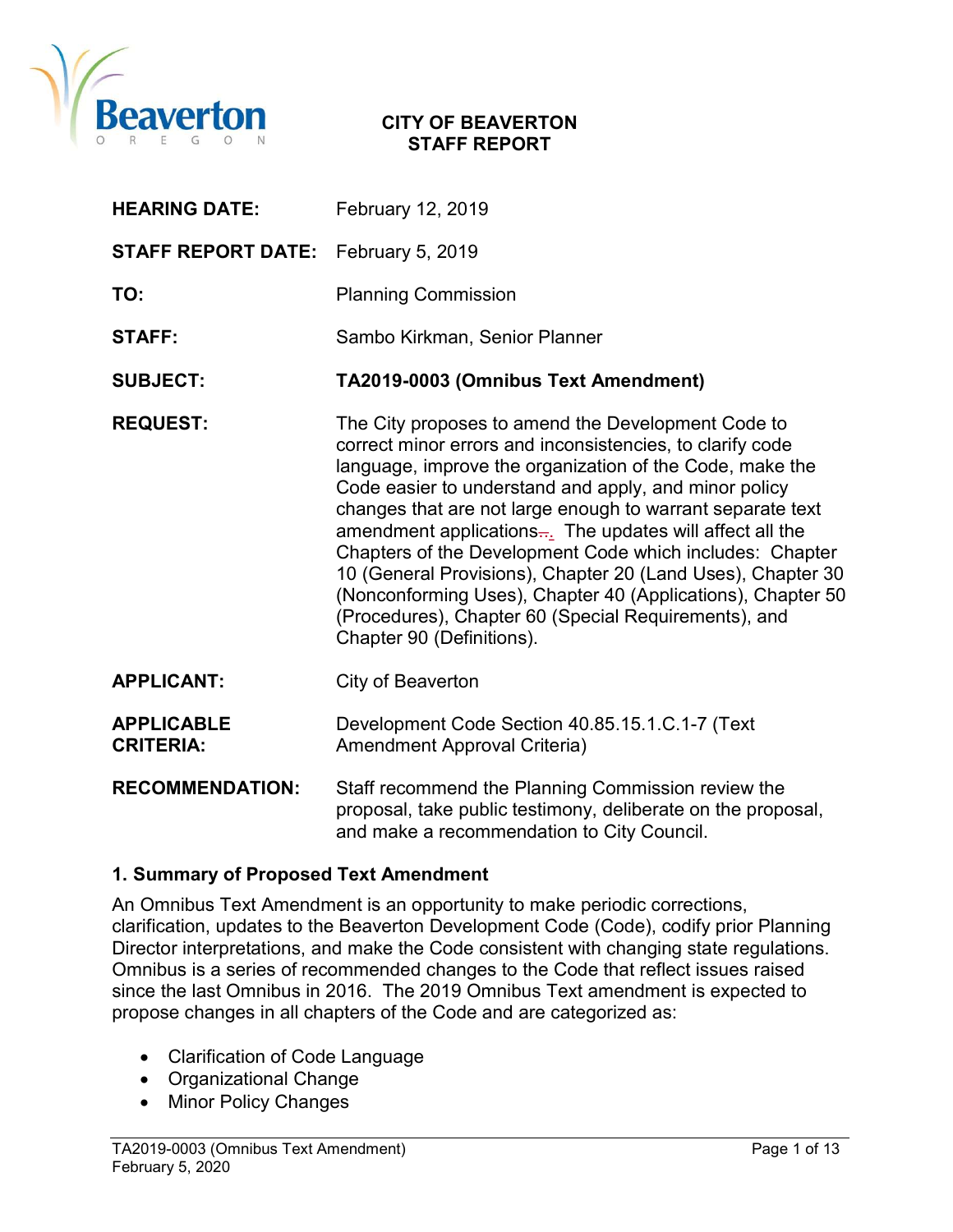Exhibit A identifies the proposed modified text, including both new and deleted language, Exhibit B is an analysis of the proposed changes by chapters, providing staff's findings related to the proposed changes, and Exhibit C is the proposed text. Some of the changes proposed are minor policy changes, which staff believe do not require separate text amendment applications. The following is list of the minor policy changes by Code Chapter.

## Chapter 20

- In Commercial zoning districts, remove the minimum 20-foot front and side yard setbacks abutting streets. Exempt abutting side yard setbacks for commercial parcels that are not abutting residential uses on residentially zoned parcels.
- In the Commercial zoning districts, reduce the distance of buildings that the maximum height requirement of 35 feet applies, from 100 feet to 50 feet from a residentially-zoned property line.
- In the commercial zoning districts, exempt recreational facilities from other commercial zoning requirements in Sections 20.10.30, 20.10.35, and 20.10.40.
- Update the Chapter 20 use tables to include meeting facilities in more zoning districts.
- In the multiple use zoning districts, clarify the 15% open area sales limitation does not apply to temporary uses.
- In multiple use zone allow expansion, of up to 10 percent, to existing single-family dwellings and exempting requirements for Design Review.
- Update the uses chapters of all the zoning districts to address Public Art, Dog Parks, and Dog Runs and also allow some animal care uses in developments that support residential communities.

### Chapter 40

- Add criteria to allow for modification of grading standards associated with tree protection for both Minor and Major Adjustments.
- Clarify existing language that lot averaging may not be used in conjunction with requests for Variances and Adjustments.
- Update the Accessory Dwelling Units standards to comply with state regulations.
- Utilize the CU process to address the Washington County Type I, II, III review for parcels that are zoned Interim Washington County.
- Add new residential development in the floodway fringe as a threshold for a New Conditional Use application to be consistent with requirement in Section 60.10.25.25.2 of the Code.
- Update Design Review Type 2 and 3 thresholds and criteria to address how nonbuilding structures and added parking spaces or parking area are to be regulated.
- For Flexible Setback without Endorsement, modify the approval criteria to ensure the intent of the Type 3 process in which the impacts to the surrounding area have been adequately addressed.
- Modify the approval criteria for Land Divisions and Zoning Map Amendments to allow parcels to contain more than one zoning district, subject to certain lot size standards.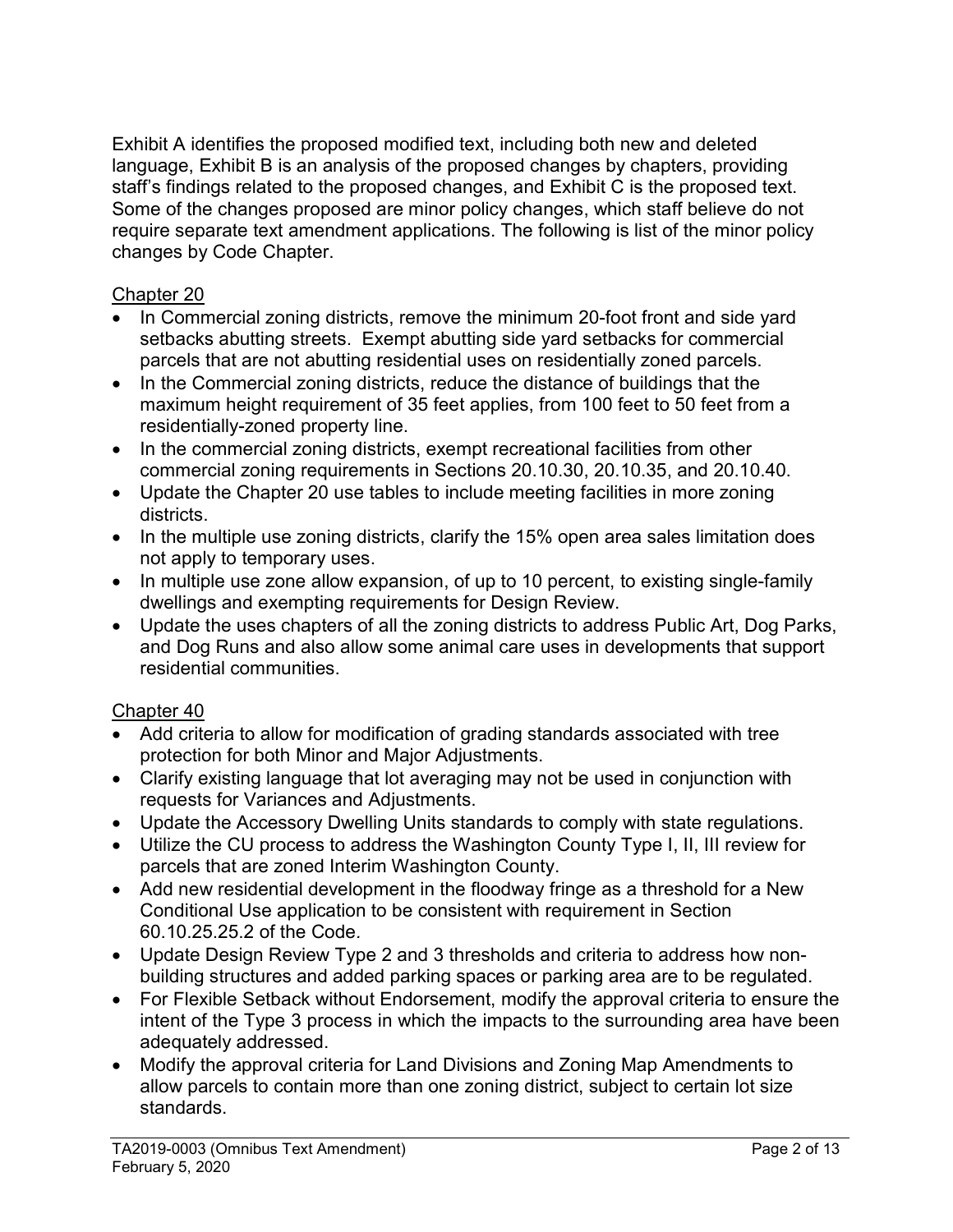- Consolidate Home Occupation Type 2 approval criteria to be more concise.
- Update the Temporary Use-Non-Mobile Sales thresholds to allow them in association with lawfully established non-residential uses in residential zoning districts adjacent to arterials and collectors.

### Chapter 60

- Updates to the Design Standards and Guidelines primarily to clarify existing language.
- Update the Accessory Dwelling Units standards to comply with state regulations.
- Update minimum standards for sidewalk/ walkway widths from four (4) feet to five (5) feet.

### Chapter 90

The proposed amendment includes both new definitions and updates to existing definitions to better support the regulations in the Code.

## 2. Public Comment

Public notice was provided consistent with Section 50.50 of the Code. No public testimony has been received.

## 3. Facts and Findings

Section 40.85.15.1.C of the Code specifies that in order to approve a Text Amendment application, the decision-making authority shall make findings of fact, based on evidence provided by the applicant, that all of the criteria specified in Section 40.85.15.1.C.1-7 are satisfied. The following are the findings of fact for TA2019-0003 (Omnibus Text Amendment):

### Text Amendment Approval Criteria

### 1. The proposal satisfies the threshold requirements for a Text Amendment application.

Section 40.85.15.1.A specifies that an application for a text amendment shall be required when there is proposed any change to the Code, excluding changes to the zoning map. TA2019-0003 proposes to make changes to each chapter in the Code, as shown in as shown in Exhibit A.

#### Therefore, staff finds that the text amendment meets the criterion for approval.

### 2. All City application fees related to the application under consideration by the decision-making authority have been submitted.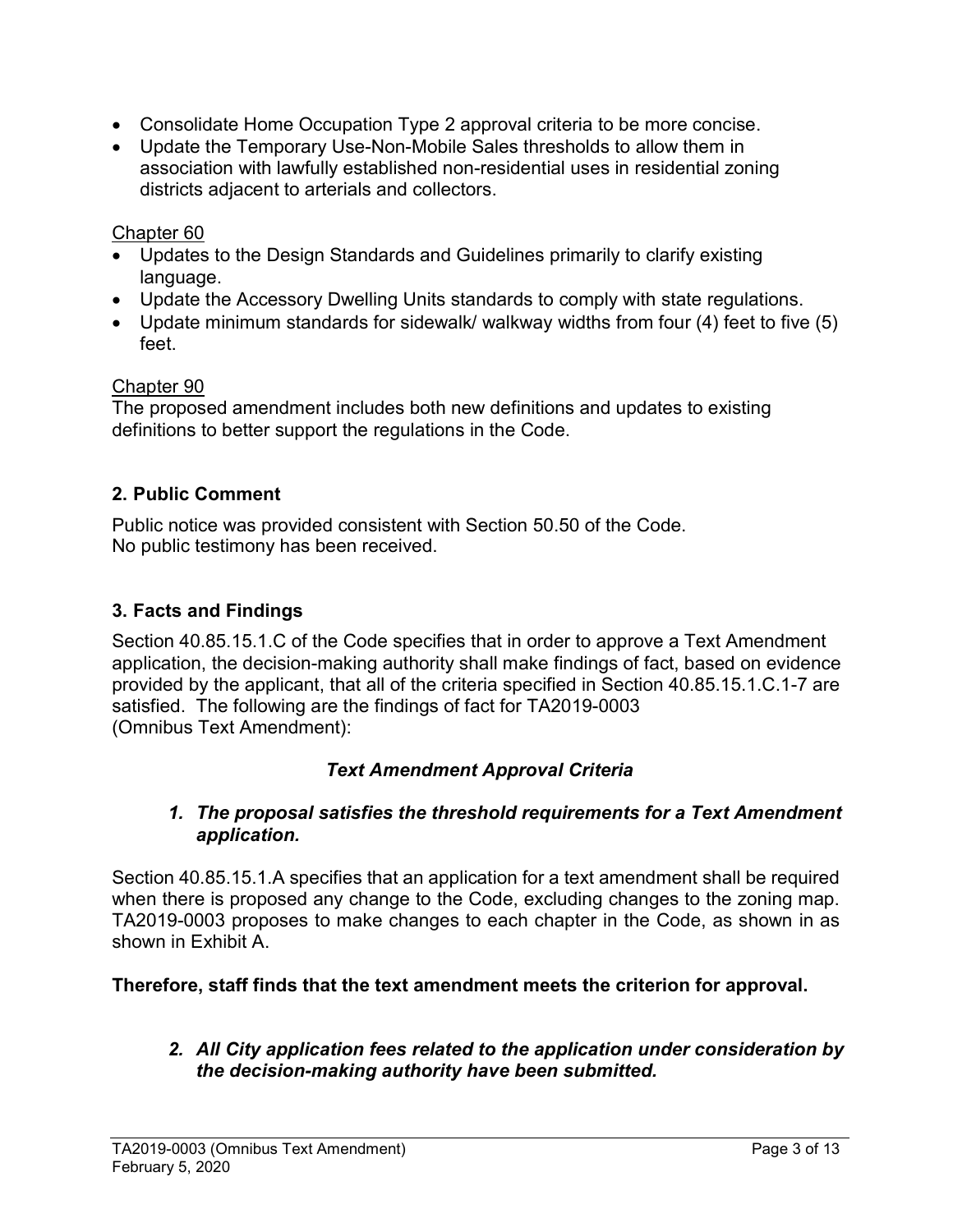Policy Number 470.001 of the City's Administrative Policies and Procedures manual states that fees for a City initiated application are not required where the application fee would be paid from the City's General Fund. The Planning Division, which is a General Fund program, initiated the application. Therefore, the payment of an application fee is not required.

## Therefore, staff finds that the criterion for approval for this text amendment is not applicable.

### 3. The proposed text amendment is consistent with the provisions of the Metro Urban Growth Management Functional Plan.

Metro's Urban Growth Management Functional Plan (UGMFP) is the document that defines how local governments are to implement the Metro Regional Goals and Objectives. The UGMFP is comprised of the following titles:

- Title 1: Requirements for Housing and Employment Accommodations
- Title 2: Regional Parking Policy (Repealed and moved to Title 4 of the Regional Transportation Functional Plan (RTFP))
- Title 3: Water Quality and Flood Management
- Title 4: Industrial and Other Employment Areas
- Title 5: Neighbor Cities and Rural Reserves
- Title 6: Centers, Corridors, Station Communities and Main Streets
- Title 7: Housing Choice
- Title 8: Compliance Procedures
- Title 9: Performance Measures (Repealed)
- Title 10: Functional Plan Definitions
- Title 11: Planning for New Urban Areas
- Title 12: Protection of Residential Neighborhoods
- Title 13: Nature in Neighborhoods
- Title 14: Urban Growth Boundary

The City is required to bring its land use regulations into conformance with the UGMFP. The Code has been amended to incorporate several policies of the UGMFP. The proposed amendment includes clarifications, corrections, and minor policy changes to existing provisions that are not in conflict with the UGMFP.

**Metro UGMFP Summary:** Therefore, staff finds that the proposed text amendment is consistent with the applicable provisions of the UGMFP.

# Therefore, staff finds that the text amendment meets the criterion for approval.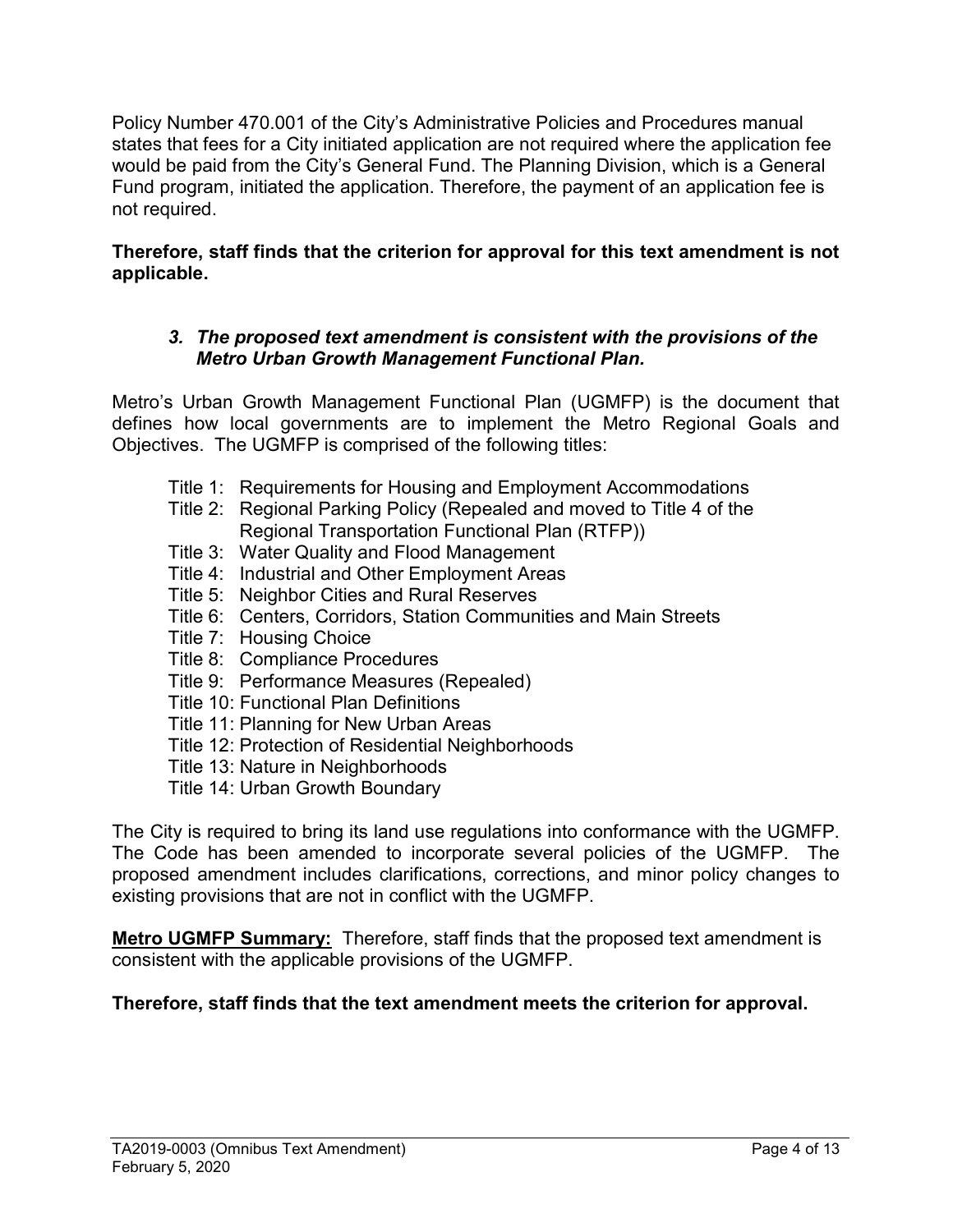### 4. The proposed text amendment is consistent with the City's Comprehensive Plan.

Beaverton's Comprehensive Plan provides policy direction on matters related to future growth and physical development of the city including land use, economy, transportation, housing, natural resources, and other relevant topics. Oregon state law requires all cities and counties to prepare and adopt comprehensive plans that are consistent with Statewide Planning Goals. Some of the proposed changes under this Omnibus Proposal do not create any new policies or regulations, for those changes staff find that the no Comprehensive Plan Policies apply. However for minor policy changes identified in the proposed amendment, the applicable goals and policies of Comprehensive Plan are addressed below. Additionally staff cite the findings provided in Exhibit B, Analysis of Proposed Changes by Chapters as applicable to addressing this criterion. Categorized by Land Use Chapter, each proposed text change is bulleted below the applicable goal or policy (italicized). The following are staff's findings to these applicable goals and policies:

## Chapter 3: Land Use

3.2.1.b Encourage and support quality redevelopment in target areas that is consistent with city goals.

- Update Design Review Type 2 and 3 thresholds and criteria to address how nonbuilding structures and added parking spaces or parking area are to be regulated.
- For Flexible Setback without Endorsement, modify the approval criteria to ensure the intent of the Type 3 process in which the impacts to the surrounding area have been adequately addressed.
- Updates to the Design Standards and Guidelines primarily to clarify existing language.
- Modify the approval criteria for Land Divisions and Zoning Map Amendments to allow parcels to contain more than one zoning district, subject to certain size requirements.

The proposed amendments are to encourage quality development by improving the language of some Design Standards and Guidelines and creating thresholds in the Design Review application to ensure development proposals such as non-habitable structures are reviewed to show the City's development standards are being met. The addition of a new approval criteria for Flexible Setbacks without Endorsement provides the Planning Commission, the decision maker, with a way to address the potential impact this type of modification to a setback may have to the surrounding area. The proposed amendment to permit more than one zoning district on a parcel provides flexibility in the development of some parcels. Staff finds the proposed amendments meet this policy.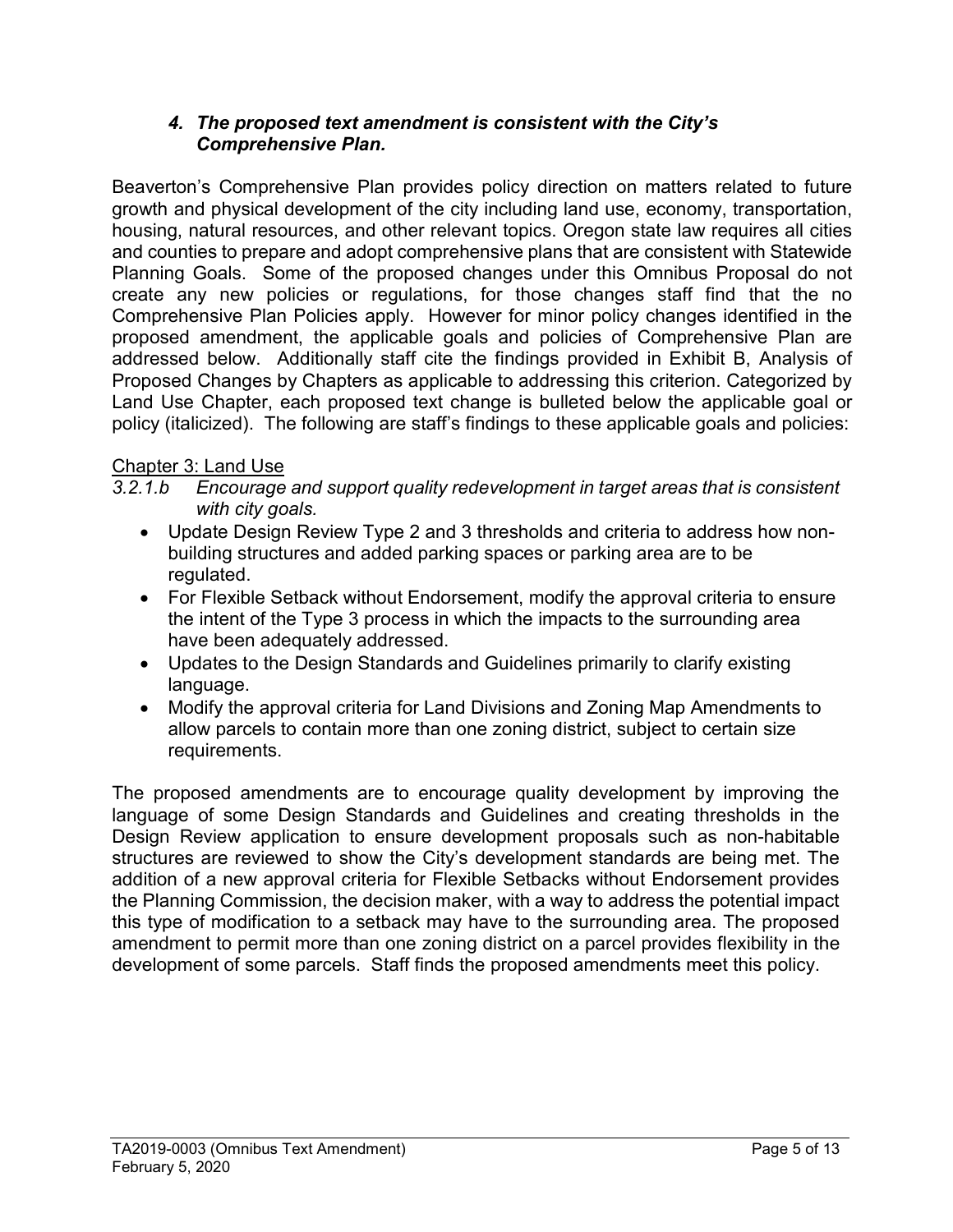- 3.2.1.d Recognize the value of low-cost commercial space for supporting small businesses and start-ups.
- 3.2.1.f On underutilized property and excess parking areas, provide opportunities for interim uses, such as community gardens and food carts that are appropriate for each plan designation.
	- Update the Temporary Use-Non-Mobile Sales thresholds to address nonresidential uses in residential zoning districts.
	- In the multiple use zoning districts, clarify the 15% open area sales limitation does not apply for temporary uses.

The proposed amendment expands the use of Temporary Use-Non-Mobile Sales to allow them associated with legally established non-residential uses in residential zoning districts along Collectors and Arterials. This further allows businesses the opportunity to become established in the City and in some cases to better utilize property that is not consistently being used, such as under-utilized parking areas. Staff finds the proposed amendments meet these policies.

- 3.4.2 b Recognize planning work done by Washington County when applying city policies and development regulations as annexation occurs.
	- Utilize the CU process to address the Washington County Type I, II, III review for parcels that are zoned Interim Washington County.

The proposed amendment allows the city to effectively process developments within the City where Washington County's land use requirements may still apply, through the Washington County Interim zoning district. Staff finds the proposed amendment meets this policy.

- 3.7.4.a Limit the scale and type of non-residential uses to ensure compatibility with surrounding neighborhoods.
	- Update Home Occupation thresholds and criteria.
	- Update the Temporary Use-Non-Mobile Sales thresholds to address nonresidential uses in residential zoning districts.

The proposed amendment provides the opportunity for limited non-residential uses in a neighborhood by removing barriers for residents to consider a small scale business on certain residentially zoned properties. The proposal allows legally established nonresidential uses in residential zones along Collector or Arterial streets to qualify for the Temporary Use-No Mobile Sales process, this would limit the scale of these nonresidential activities to limit its impact to the surrounding area. Staff finds the proposed amendments meet this policy.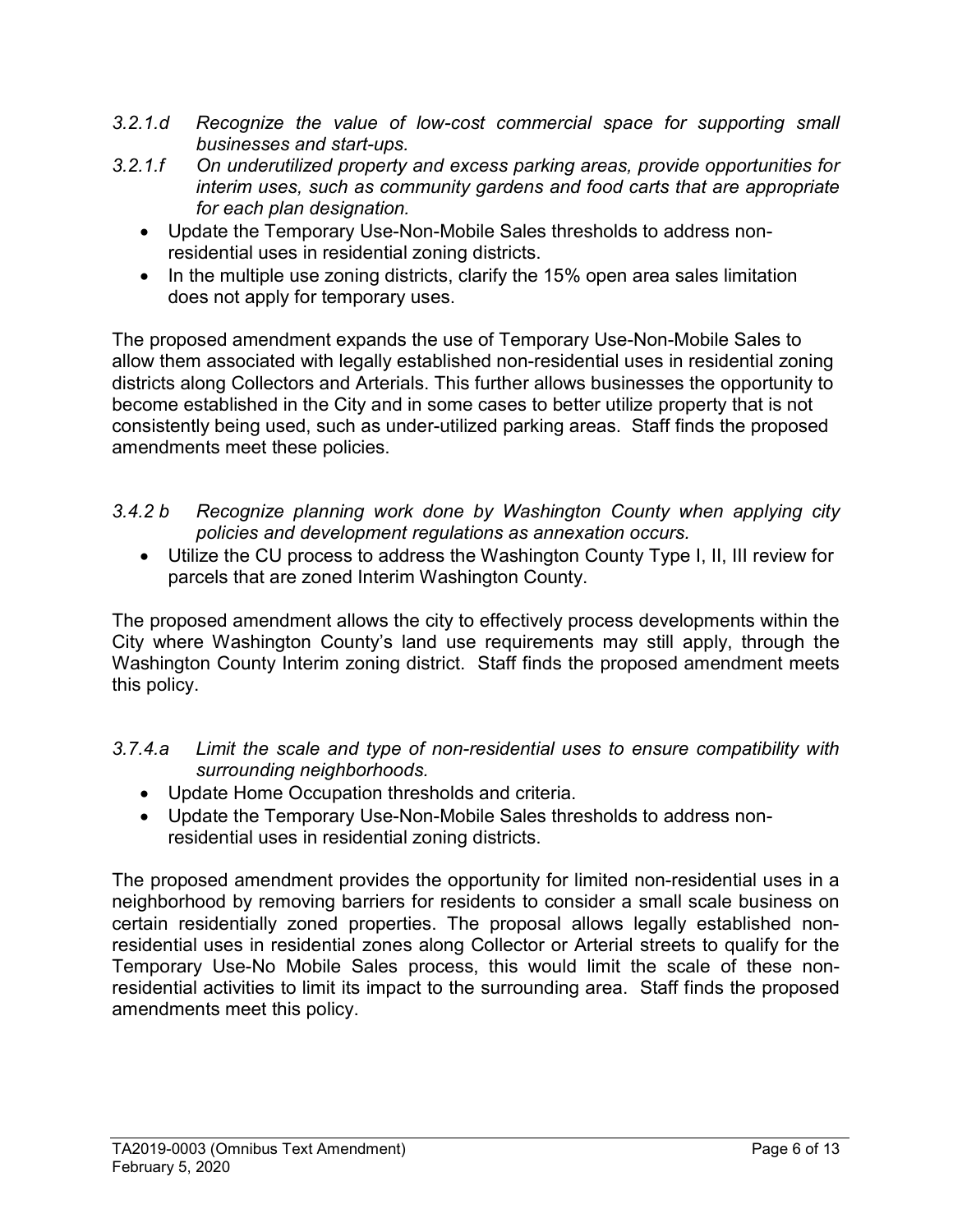- 3.7.4.e Improve and enhance connections to adjacent neighborhoods to make it easier and more enjoyable for neighbors to walk or bike to the Neighborhood Center.
	- Update minimum standards for sidewalk/ walkway widths from four (4) feet to five (5) feet.

The proposed amendment to increase the minimum standards for sidewalks in Section 60.55 of the Code to 5 feet provides consistency between multiple sections of the Code related to this requirement. The 5-foot width will enhance pedestrian circulation by providing wider area for pedestrians to maneuver. Staff finds the proposed amendment meets the policy.

- 3.8.1.c Allow flexibility through lot size averaging and other tools to provide flexibility and housing variety while maintaining an overall density consistent with the Comprehensive Plan designation and zoning.
	- Clarify language related to utilizing lot averaging with Land Division applications and when and Adjustments are sought.

The proposed improvements to the approval criteria for land divisions provide clarity that with the use of lot averaging, the need for and adjustment or variance to the lot size is not needed as the averaging is provided to provide flexibility in the design of these lots. Staff finds the proposed amendment meets the policy.

- 3.8.1.f Facilitate development of housing that is affordable to a range of incomes, including low-income households.
	- Update the Accessory Dwelling Units (ADU) standards to comply with state regulations.
	- In multiple use zone allow expansion, of up to 10 percent, to existing singlefamily dwellings.

The proposed amendments to modify the ADU standards and to allow expansion of existing single-family residential dwellings provides the opportunity to create new dwelling units by removing barriers to the development of ADU's and to improve existing housing stock by allowing existing dwellings in multiple use zoning districts to be improved and/or expanded. Staff finds the proposed amendments meets these policies.

- 3.9.2.a Provide for a mix of office, industrial and other employment space and complementary uses such as retail, restaurants, hotels, and services to meet the needs of businesses and employees.
	- In Commercial zoning districts, remove the minimum 20-foot front and side yard setbacks abutting streets. Exempt abutting side yard setbacks for commercial parcels that are not abutting residential uses on residentially zoned parcels.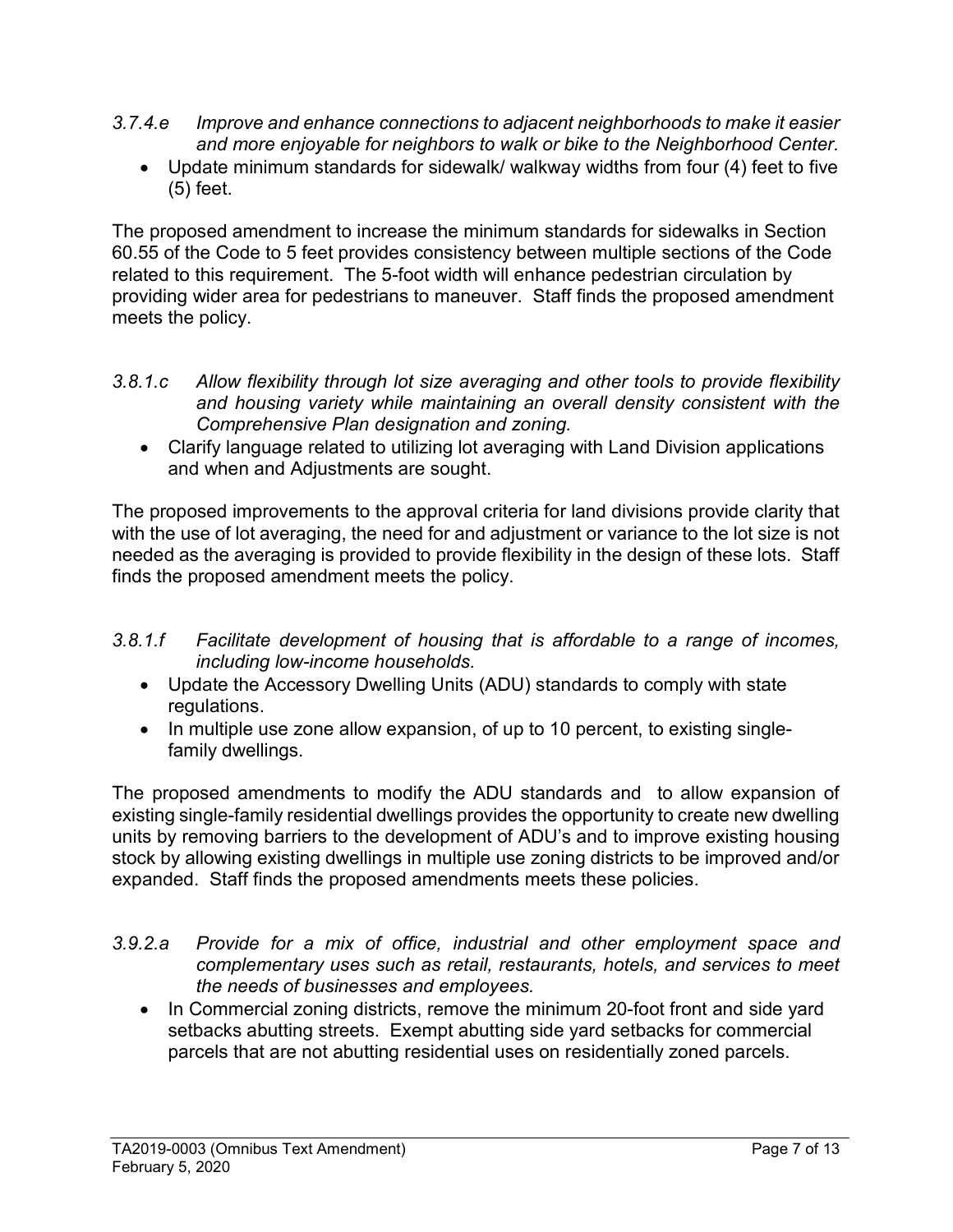- In the Commercial zoning districts, modify the maximum height to require 35-foot maximum building height for buildings (or the portion of the building) within 50 feet (instead of 100 feet) from the residentially zoned private property line.
- In the commercial zoning districts, exempt recreational facilities from other commercial zoning requirements in Sections 20.10.30, 20.10.35, and 20.10.40.
- Update the Chapter 20 use tables to include meeting facilities in more zoning districts.

The proposed amendments are to provide additional flexibility in the design and functionality of developments within commercial zoning districts while still limiting impacts to adjacent residential zones. The proposed amendment also allows meeting facilities in other zoning district outside of Regional Center zones. These proposed amendment allows the Code to provide for the opportunity for more commercial development in areas that can help support the needs of businesses and employees. Staff finds the proposed amendments meet the needs of this policy.

## Chapter 4 Housing

To meet the community's housing needs, the city adopted goals and policies that encourage a mix of housing types and densities commensurate with a variety of income levels.

- Update the Accessory Dwelling Units (ADU) standards to comply with state regulations.
- In multiple use zone allow expansion, of up to 10 percent, to existing singlefamily dwellings.

The proposed amendments to modify the ADU standards and to allow expansion of existing single-family residential dwellings provides the opportunity to create new dwelling units by removing barriers to the development of ADU's and to improve existing housing stock by allowing existing dwellings in multiple use zoning districts to be improved and/or expanded. Staff finds the proposed amendments meets the goals of this chapter and that the proposal will not negatively impact the ability of the City to meet its share of the housing needs.

### Chapter 6: Transportation

- 6.2.1.a Maintain the livability of Beaverton through proper location and design of transportation facilities.
- 6.2.2c Develop and provide a safe, complete, attractive, efficient, and accessible system of pedestrian ways and bicycle ways…
	- Update minimum standards for sidewalk/ walkway widths from four (4) feet to five (5) feet.

The proposed amendment to increase the minimum standards for sidewalks in Section 60.55 of the Code to 5 feet to provide consistency between multiple sections of the Code related to this requirement. The 5-foot width provides additional circulation space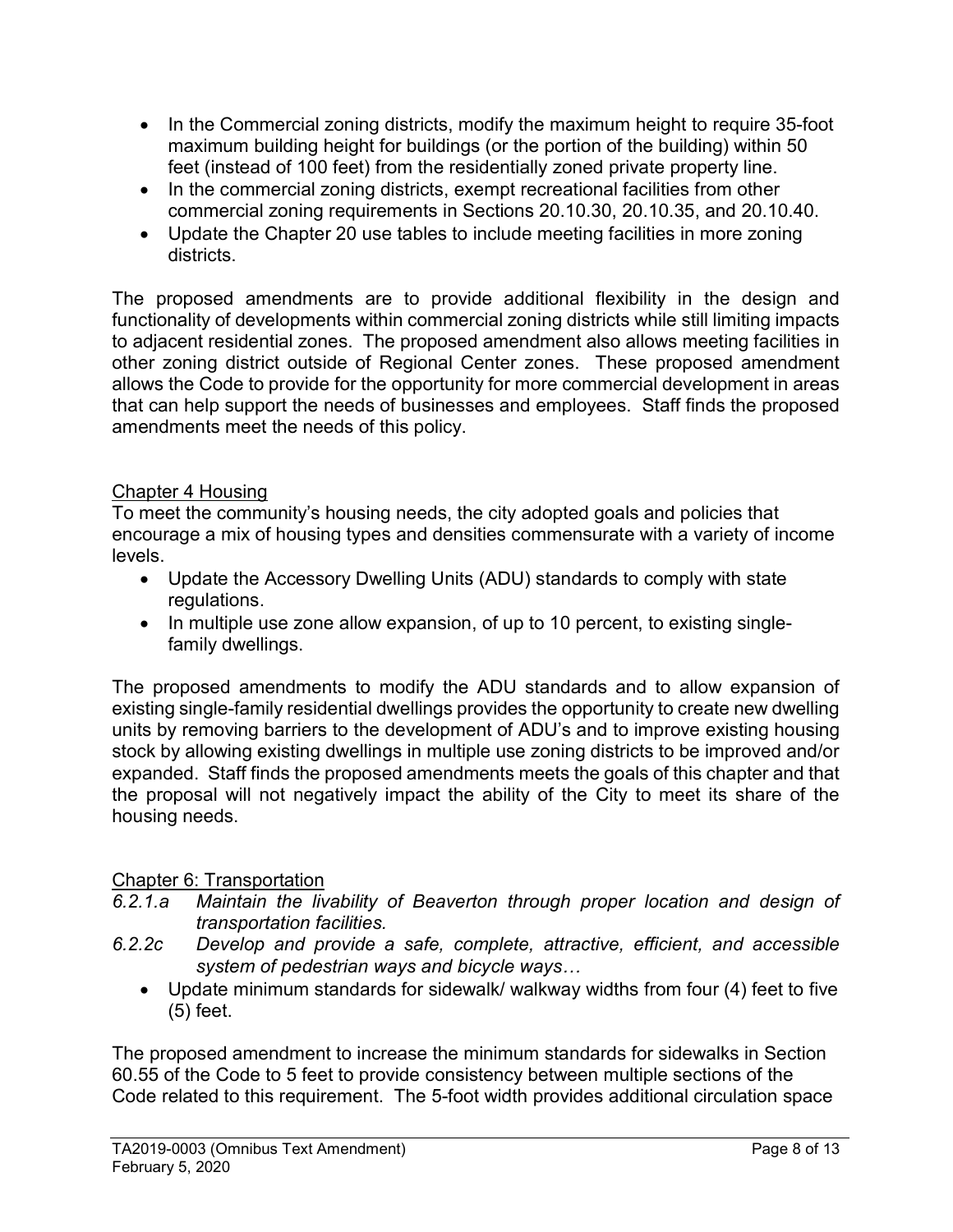to ensure a safe and efficient pedestrian circulation route and encourage a better design of the transportation facility. Staff finds the proposed amendment meets these policies.

### Chapter 7: Natural Resources

- 7.1.1.c Allow for relaxation of development standards to protect significant natural and historic resources. Such standards may include but are not limited to minimum setbacks, maximum building height, minimum street width, location of bicycle, pedestrian and multi-use paths, etc.
	- Consider criteria to allow for modification of grading standards associated with tree protection for both Minor and Major Adjustments.

The proposed amendment includes establishing criteria within the minor and major adjustment applications to allow modification to the grading standards to accommodate tree protection. Providing the opportunity for an adjustment to these standards allows for a development to provide additional protection to a significant natural resource. Staff finds the proposed amendment meets this policy.

#### Chapter 8: Environmental Quality and Safety

- 8.7.1c Construction within the floodfringe shall be regulated through the City's implementing ordinances, such as the City's Engineering Design Manual and Standard Drawings.
	- Add residential development within the floodway fringe as a threshold for a new conditional use permit to be consistent with Section 60.10.25.25.2 of the Code.

Pursuant to Section 60.10.25.25.2 of the Code non single family detached residential development within the floodway fringe requires a new conditional use. To codify this requirement the proposed amendment includes establishing a threshold for New Conditional Use approvals to comply with this requirement. This threshold would be consistent with the requirement that construction within a floodway is to be regulated. Staff finds that the proposed amendment meets this policy.

#### Chapter 10: Community Health (Physical Activity)

- Policy 1. Provide a comprehensive and integrated system of parks, plazas, playgrounds, trails and open space to promote health and social connectedness through physical activity.
	- Update the use chapters of all the zoning districts to address Dog Parks/ Dog Runs and allowing animal care uses in developments that support residential communities.

The proposed amendments to the Code includes updating the use chapter (Chapter 20) to list public dog parks/dog runs as a conditional use in all zoning districts expanding the potential of additional amenities in public parks. The Text Amendment proposes allowing some animal care uses in association with residential development. These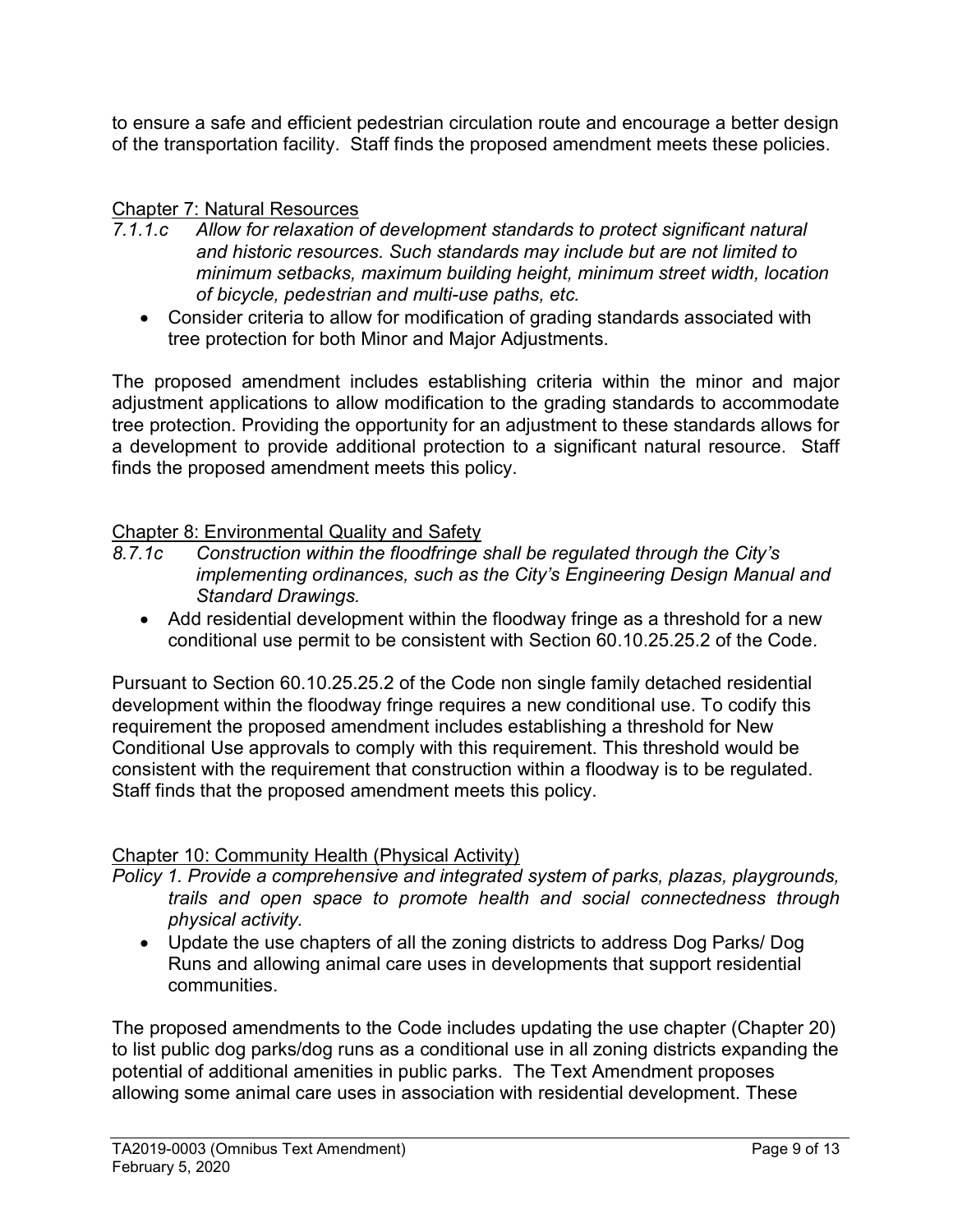changes provide opportunities for additional uses of public parks in the city and provide the opportunity to improve social connectedness through activities associated with pets. Staff finds that the proposed amendment meets this policy.

Comprehensive Plan Compliance Summary: Staff finds that the proposed amendment is consistent with the City's Comprehensive Plan.

# Therefore, staff finds that the text amendment meets the criterion for approval.

### 5. The proposed text amendment is consistent with other provisions within the City's Development Code.

The text amendment is an opportunity to make periodic corrections, clarification and updates to make the Code more internally consistent and to eliminate or reduce conflict between Code passages. The proposed changes do not create conflicts with other provisions of the Code.

Therefore, staff finds that the text amendment meets the criterion for approval.

### 6. The proposed amendment is consistent with all applicable City ordinance requirements and regulations.

The text amendment is an opportunity to make periodic corrections, clarification and updates to make the Code more internally consistent and to eliminate or reduce conflict between Code passages. Staff has not identified any other applicable City ordinance requirements and regulations that would be affected by the proposed changes.

Therefore, staff finds that the text amendment meets the criterion for approval.

### 7. Applications and documents related to the request, which will require further City approval, shall be submitted to the City in the proper sequence.

Staff have determined that there are no other applications and documents related to the request that will require further City approval.

Therefore, staff finds that the text amendment meets the criterion for approval.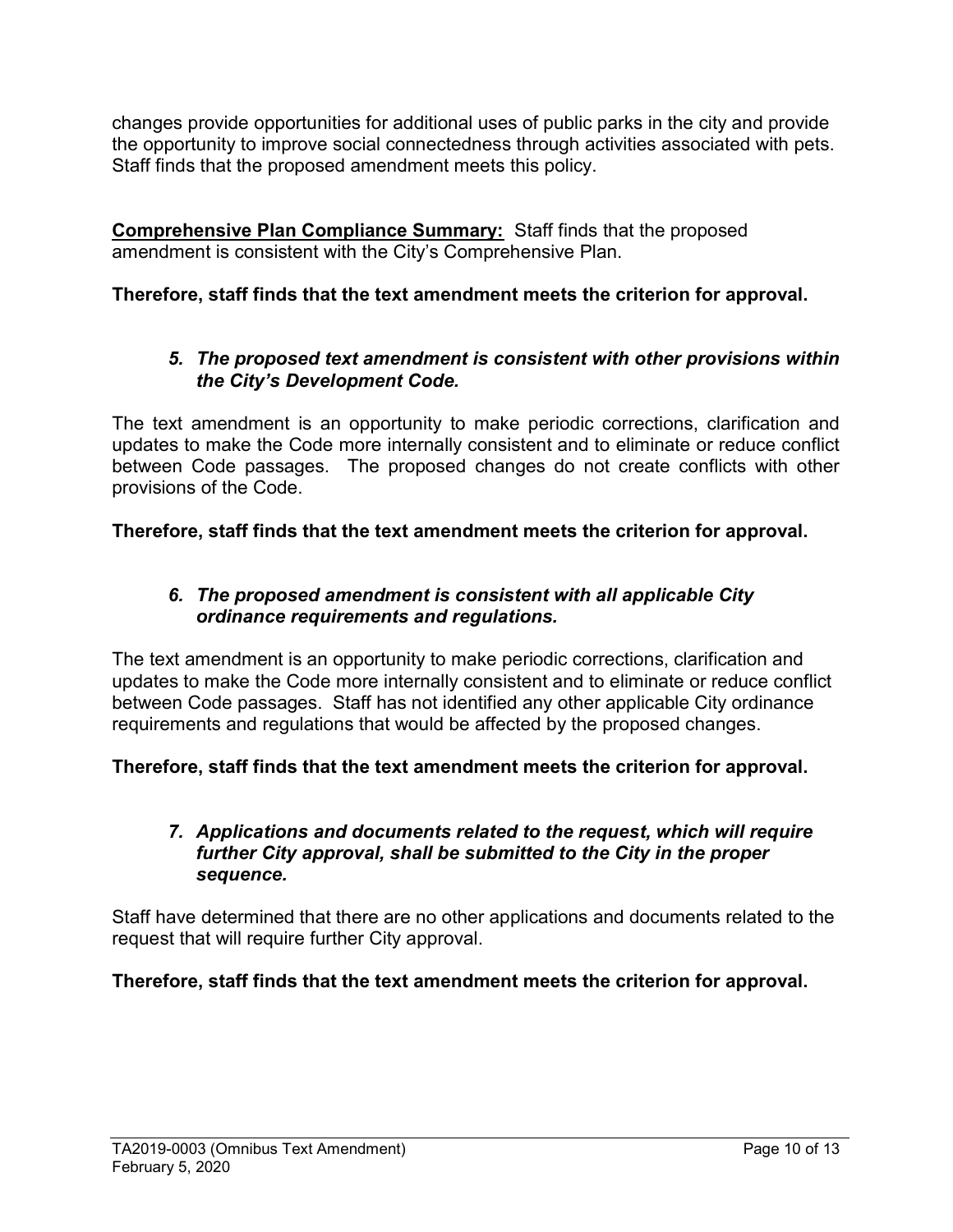## Other applicable approval criteria

As a post-acknowledgement amendment to the City's Code, the proposed text amendment is subject to ORS 197.175(1), which requires that the City demonstrate that the proposed text amendment be consistent with the relevant Statewide Planning Goals. Staff have determined that the following goals apply:

Goal 1 Citizen Involvement: To develop a citizen involvement program that insures the opportunity for citizens to be involved in all phases of the planning process.

Consistent with procedures outlined in the Code, notice of the proposed text amendment was sent to all NAC chairs, the Chair of the BCCI, Washington County's Department of Land Use and Transportation, and the Department of Land Conservation and Development. Copies of the hearing notice were posted at City Hall and the City Library, and published in the newspaper, consistent with Type 4 noticing requirements. A notice was also posted on the city's website. Staff finds that the City has provided adequate notice and opportunity for public involvement.

Goal 2 Land Use Planning: To establish a land use planning process and policy framework as a basis for all decisions and actions related to use of land and to assure an adequate factual basis for such decisions and actions.

Changes to the Code require a Type 4 review process, which includes noticing and a public comment period, prior to a hearing before the Planning Commission. The hearing is open to the public and includes an opportunity to receive public testimony. At the conclusion of the hearing, the Planning Commission can continue the hearing to a later date, keep the record open for more information or make a recommendation to the City Council, the ultimate decision making authority. Prior to adoption of the any text amendments, the City Council will consider all the evidence in the record, including any testimony provided at the Planning Commission hearing and any recommended changes to the proposal.

Staff finds that the proposed text amendment fits within the established process and framework. Furthermore, the findings contained within this report establish an adequate factual basis for the proposal.

Goal 6 Air, Water and Land Resources Quality: To maintain and improve the quality of air, water and land resources of the state.

Staff finds that the proposal will not have a negative impact on the air, water, or land resources quality of the state.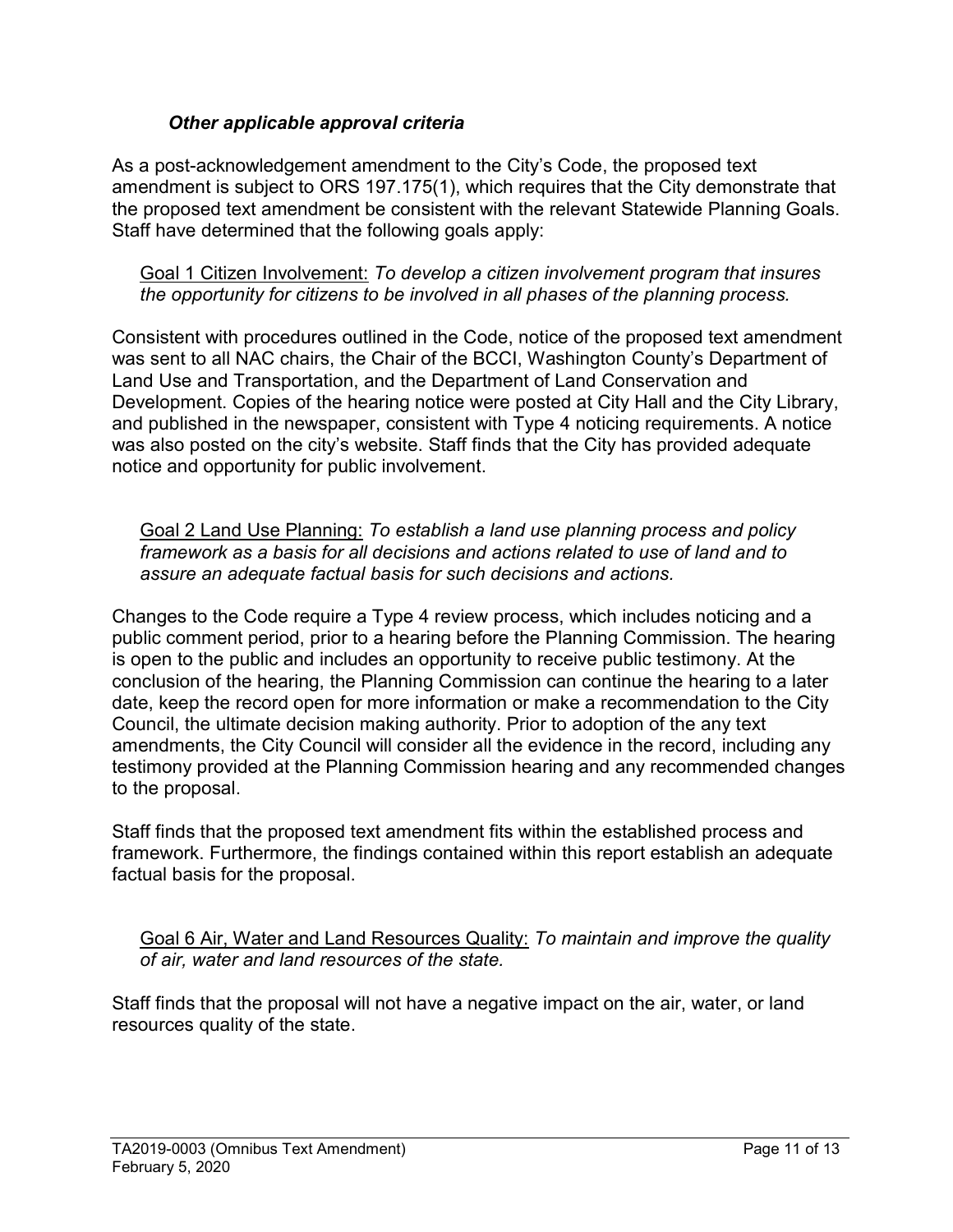Goal 9 Economy of State: To diversify and improve the economy of the state.

Staff finds that the proposal will not have a negative impact on the economy of the state.

Goal 10 Housing: To provide for the housing needs of the citizens of the state.

The proposed text amendment is intended to remove barriers to the development of ADU's as allow for expansion of existing single-family dwelling in the multiple-use zoning districts, thereby enhancing the ability of the city to address housing needs. As stated above in response to the Comprehensive Plan Policies relating to housing, staff finds that the proposal will not negatively impact the ability of the City to meet its share of the housing needs.

Goal 11 Public Facilities and Services: To plan and develop a timely, orderly, and efficient arrangement of public facilities and service to serve as a framework for urban and rural development.

Staff finds that the proposal will not impair the City's ability to provide the necessary services.

Goal 12 Transportation: To provide and encourage a safe, convenient and economic transportation system.

Staff finds that the proposal does not, by itself, authorize any additional development and therefore will not have a negative effect on the transportation system of the City or surrounding area. All future development will be reviewed through the applicable land use review procedures specified in the Code.

# Goal 13 Energy Conservation: To conserve energy.

Staff finds that the proposed changes to the Code codify current practices and prior Director's Interpretations and determinations. Therefore, the proposed changes will not change the City's ability to conserve energy or promote energy-efficiency measures.

Goal 14 Urbanization: To provide for an orderly and efficient transition from rural to urban land use.

Staff finds that the proposal only applies to already urbanized land and therefore does not alter the transition from rural to urban land use.